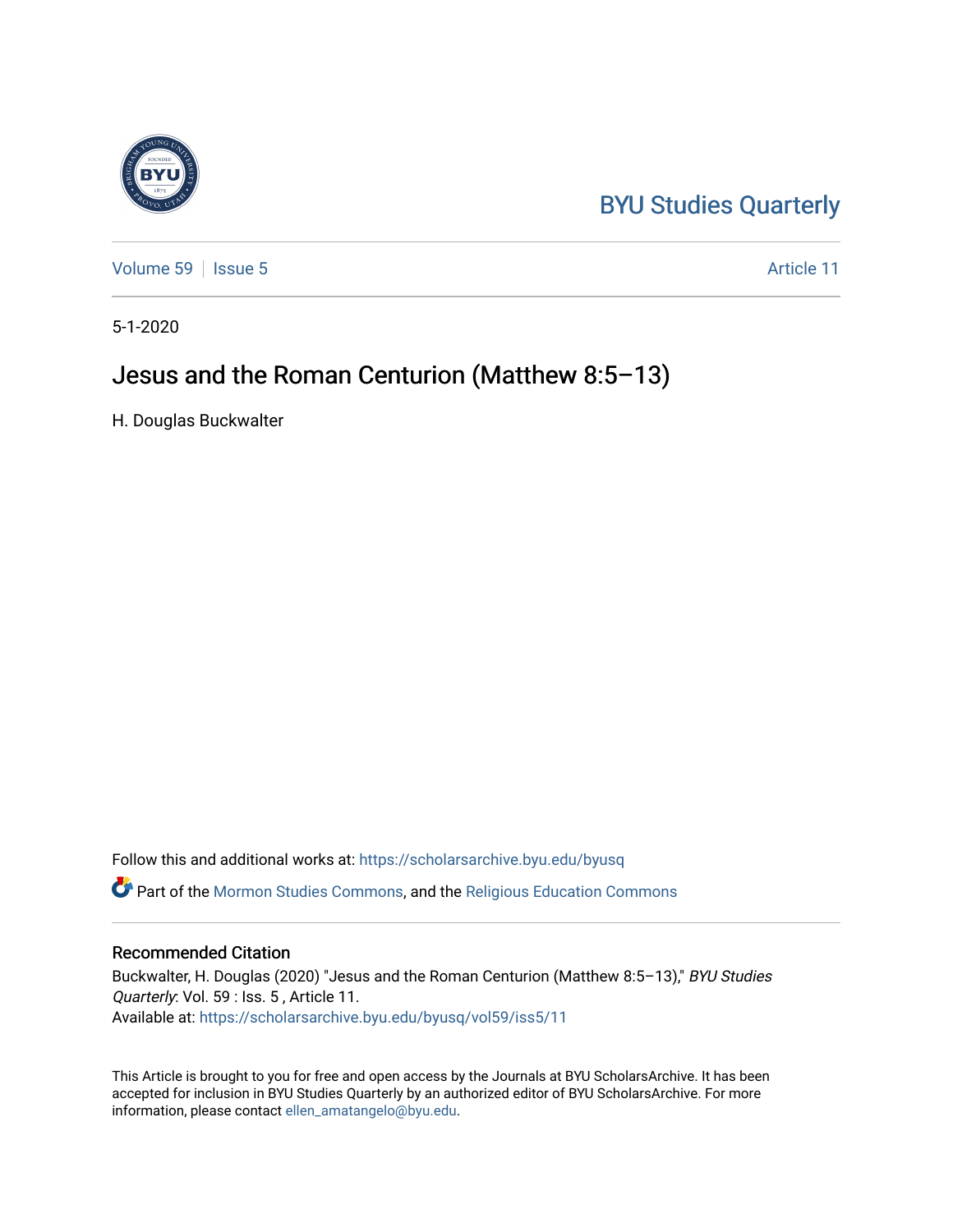# **Jesus and the Roman Centurion (Matthew 8:5–13)**

## **A Window to Chiasmus and Apostolic Pedagogy**

*H. Douglas Buckwalter*

At the time I was doing my post-graduate work in New Testament<br>
studies at Kings College at the University of Aberdeen in Scotland, my wife gave birth to our second child, a son. Under the National Healthcare System that was provided, we were periodically visited at home by a district nurse. As our son grew a little older, she began to bring colored toy blocks for him to play with. At first, she would randomly pick out any colored block, say a blue block, and see if he could associate color and pick out the same colored block. In time this progressed to short sequences and then longer ones, where she might line up a row of blocks in the order of red to blue to green to yellow and see if he could follow the pattern and create on his own the same arrangement. Such patterning ability was considered an important marker of cognitive development.<sup>1</sup>

In a landmark study on Hebrew literary structure in the Old Testament,<sup>2</sup> David A. Dorsey has plausibly demonstrated that such patterning techniques (parallelism, symmetry/chiasm) comprise a common writing format used in each book of the OT to convey meaning and even to grace simultaneously linear chronological accounts.<sup>3</sup> After years of research and careful analysis of the Hebrew, his work is a compendium of the fruits of his labors in each Old Testament book. His argument is quiet but persistent and compelling that the OT text exhibits *a conscious surface structure designed to convey meaning*.4 Dorsey has provided extensive, sensible patterning examples (most as chiasms) of this, supplying with commentary the overall pattern for each book, the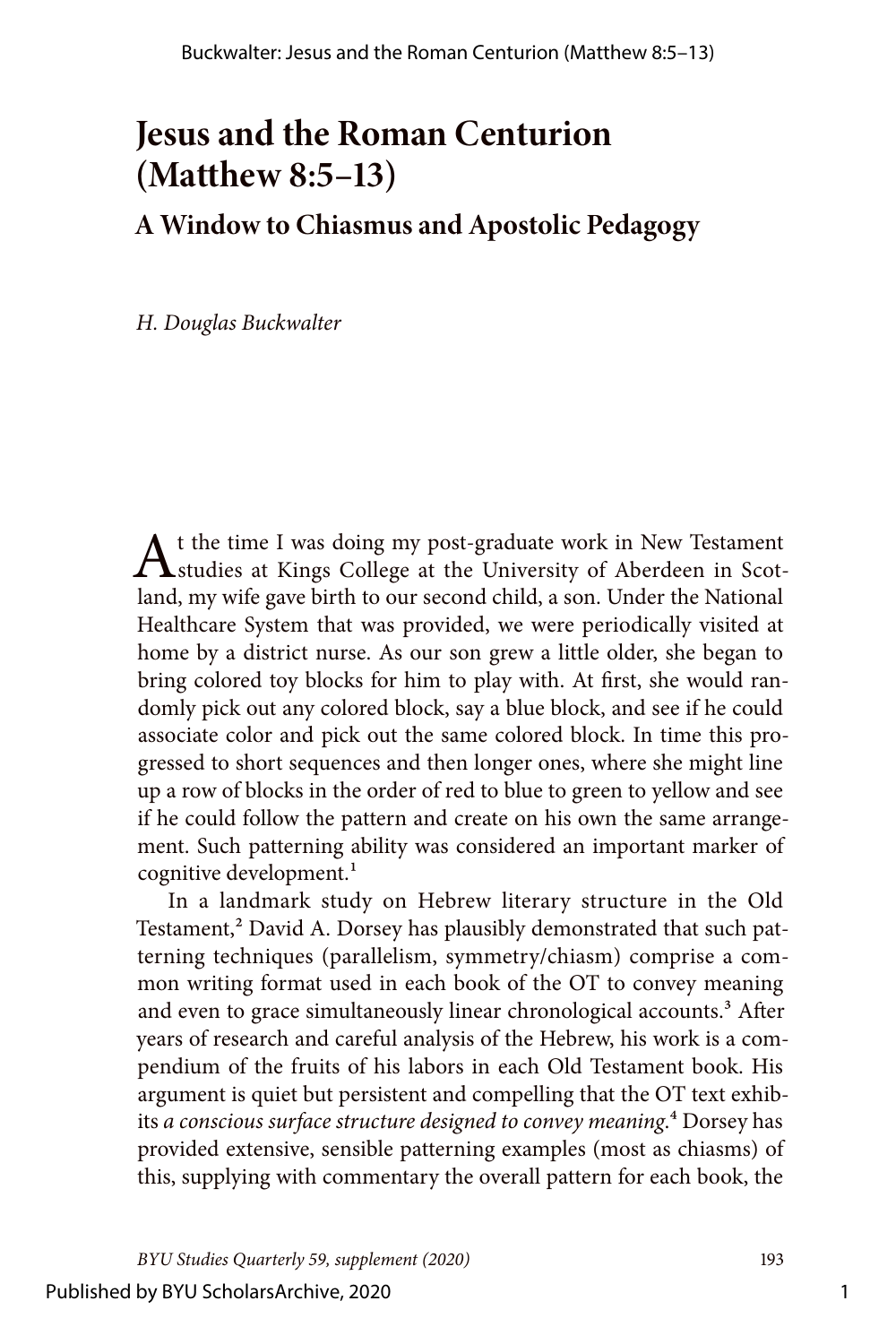patterns for each of their sub-points, and sometimes those of the third level as well $<sup>5</sup>$ </sup>

It is fascinating to see the cognitive link between the patterning development testing that the nurse was doing with my young son and the consistent use of these very same patterns as foundational "literary packaging"6 designed to preserve and pass on history and instruction, in this instance, to Israel throughout the OT era.

When approaching an OT text, Dorsey explains that literary structure conveys meaning in three primary ways:

- through the composition's overall structure
- through structure repetition
- through positions of prominence<sup>7</sup>

A literary structure's reach can be at the overall book-wide level or extend down to sub-sections at multiple levels within a book. Having had the opportunity to carefully read through a full-length copy of the manuscript before Dorsey sent it to the publisher,<sup>8</sup> I began to wonder if this was an organizing and communication technique used by the New Testament writers in the same kind of thoroughgoing way to convey and package meaning for the benefit of their readers. This essay will seek to put a sleeve to a window and give it a good rub in the hopes that in some small way it will let us see back to the days of the apostles and glimpse what they, perhaps, consciously embedded in the very words of their written text.

We will use as our sample study the Gospel story of Jesus' healing of the Roman centurion's servant as preserved for us in Matt 8:5-13. $\degree$ Before looking at its patterning, we will first examine the larger literary patterns in which the story itself forms a part. This broader perspective increases the likelihood that these structures originate with the biblical author and help readers understand better the author's purposes for the passage in its context and for the passage itself. Next, we will analyze the literary structure of the story, keeping in mind Dorsey's three points for examining structured text. In closing, we will attempt some observations on what this study may show us about first-century apostolic pedagogy.

## **Gospel Literary Setting**

The overall book-wide unit in which the Roman centurion story occurs is Matt 8:1-11:1.<sup>10</sup> A guiding rationale that supports this block of text as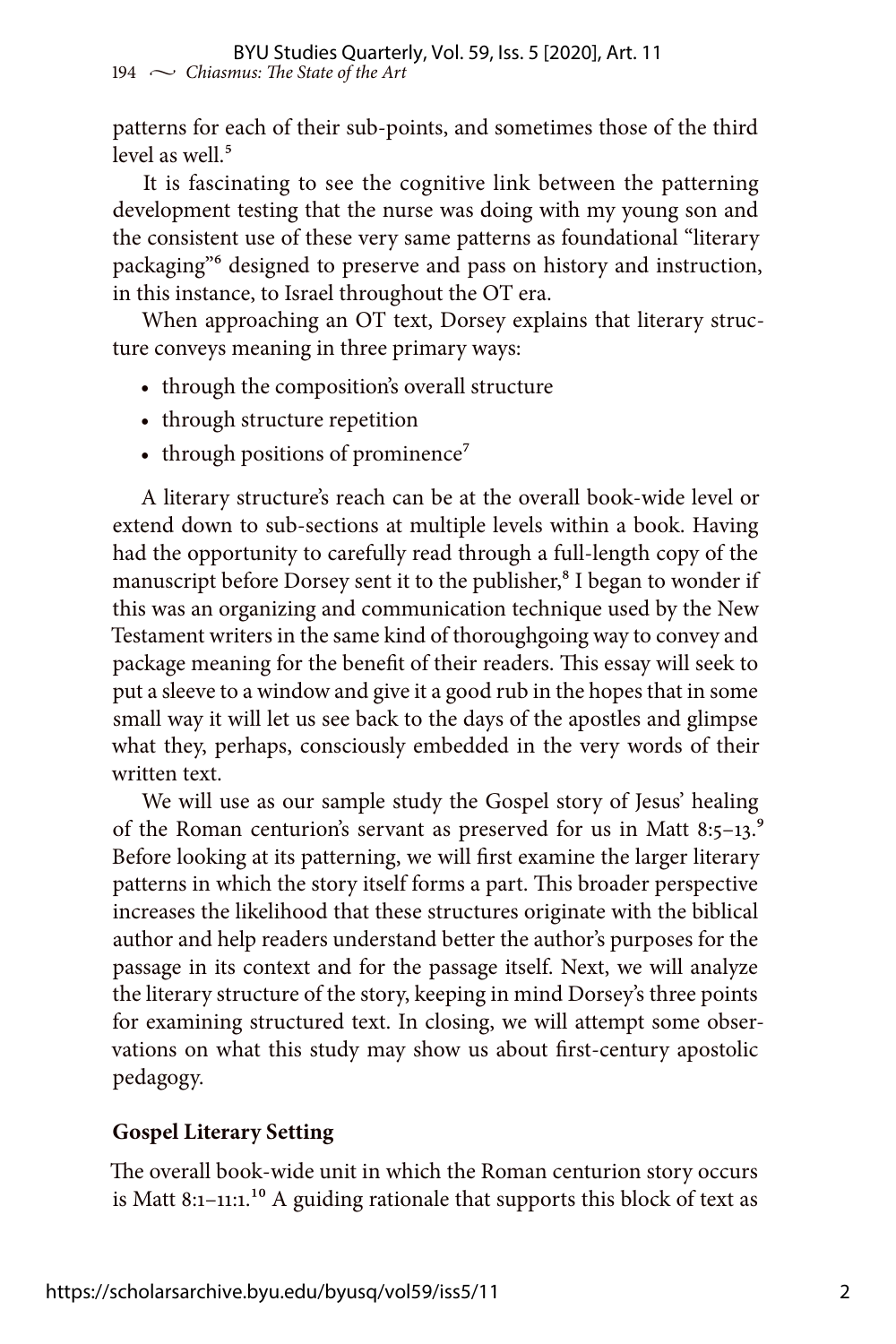a literary unit is its six-part parallel arrangement (A-B-A′-B′-A″-B″), alternating between miracle stories and discipleship passages:

## A **three miracle episodes** (8:1–17)

•  $[1]$  Jesus heals a leper  $(8:1-4)$ 

 $[2]$ Jesus heals a centurion's paralyzed servant (8:5–13)

 $[3]$  Jesus heals Peter's mother-in-law of her fever  $(8:14-15)$ 

- ends with a summation of Jesus' extensive healing ministry (as also in point A″)
- B **short section of Jesus' teaching on discipleship** (8:18–22)
	- Jesus calls two would-be disciples to follow him
- A′ **three miracle episodes** (8:23–9:8)
	- $\left[1\right]$  Jesus calms a storm  $\left(8:23-27\right)$

 $[2]$ Jesus heals two demon-possessed men (8:28–34)

 $^{[3]}$ Jesus heals a paralytic (9:1–8)

- B′ **longer section of Jesus' teaching on discipleship** (9:9–17)
	- includes Matthew accepting Jesus' call to follow him

## A″ **three miracle episodes** (9:18–38)

• [1] Jesus heals a woman's bleeding disorder and raises a ruler's daughter from the dead (9:18–26)

[2]Jesus heals two blind men (9:27–31)

 $[3]$ Jesus heals a mute demon-possessed man (9:32-34)

• ends with a summation of Jesus' extensive healing ministry (as also in point A)

## B″ **longest section of Jesus' teaching on discipleship** (10:1–11:1)

• he prepares to send out the Twelve, whom he called to himself

The unit's two strands of material each consists of three points.<sup>11</sup> The A points form the first strand, containing three episodes each on Jesus' miracle working in Galilee. The B points form the second strand, all recording some of Jesus' teaching on discipleship and progressively increasing in length, from point B which contains two short interactions between Jesus and two would-be disciples (82 words) to point B′ which contains Jesus' calling of Matthew to follow him, the bridegroom analogy, and a couple of short teachings that show the newness that has come with him (198 words) to point B″ where Jesus gives a lengthy speech comprising all of chapter 10 in preparing to send out his chosen disciples, designated apostles, to preach the gospel of the kingdom in the towns of Israel as an extension of his own ministry (747 words).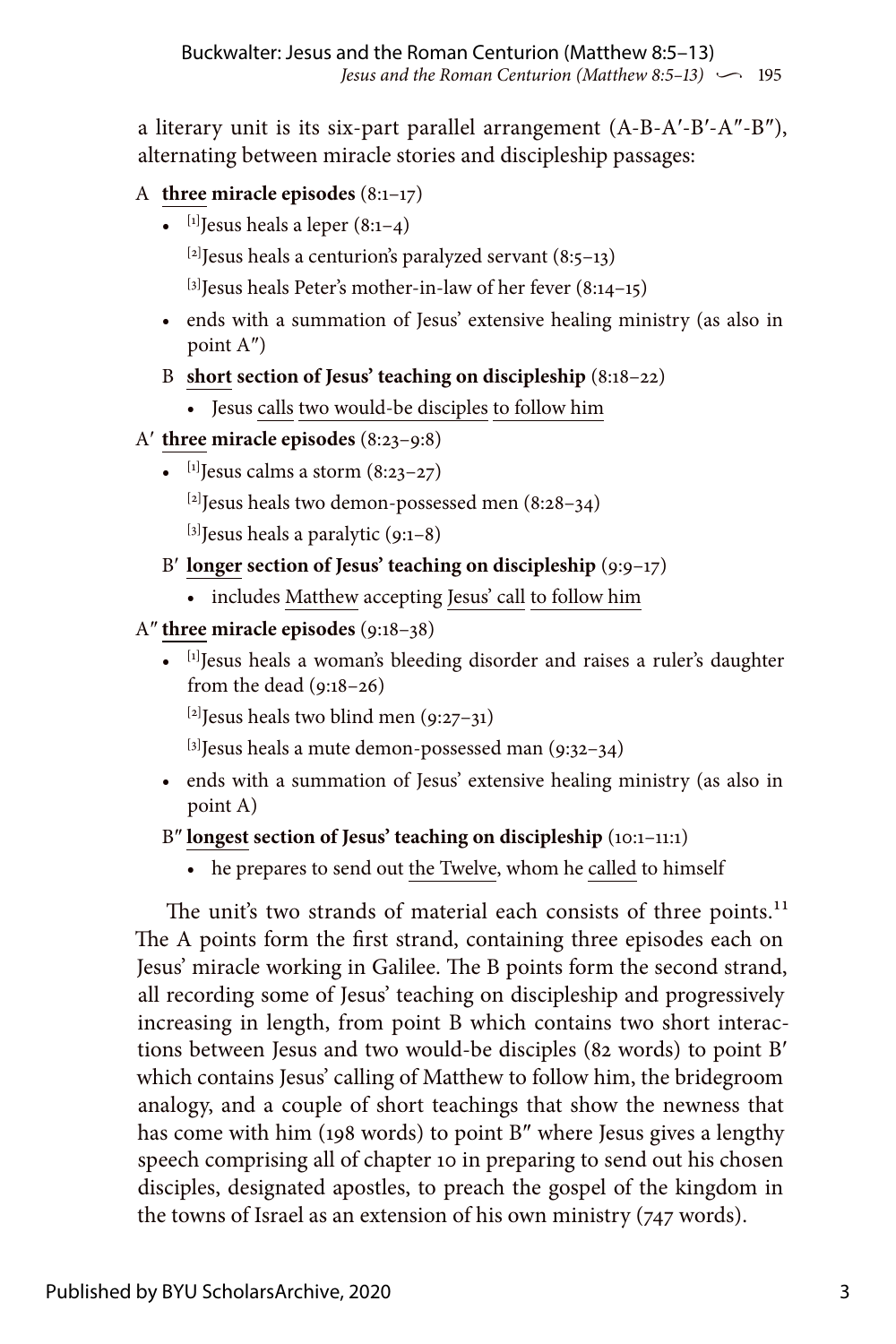The unit's pattern helps the reader make a visual connection between what Jesus' miracles show about him and the nature of true discipleship. It demonstrates from Jesus' life and actions who his miracles reveal him to be and the purpose of his mission. By nature, he is sovereign over death and demons and is able to forgive sin (e.g., the middle cluster of miracles), and by nature he is willing to make others clean by taking their uncleanness upon himself (the first summary of Jesus' miracle working, 8:16–17). Jesus is the Good News. The only suitable response to him then is to follow him with utter abandonment. Even partial allegiance to him is not to accept him fully for who he truly is.

The passage that leads to the story of the Roman centurion takes us to point A of the first sub-section of the unit, the first cluster of three miracle episodes in Matt 8:1–17. It is organized according to a three-part symmetric (chiastic) pattern, finishing with a climaxing summary point  $(A-B-A'-C)$ :

#### A **Jesus heals a leper through touch** (8:1–4)

- ends: the healed man was to go and show himself to the priests as testimony to them
- B **Jesus heals the centurion's paralyzed servant by merely willing it from a distance** (8:5–13)
	- ends: the servant was apparently healed the moment Jesus told the centurion to go and it would be done as he had requested of Jesus

#### A′ **Jesus heals Peter's mother-in-law through touch** (8:14–15)

- ends: the healed woman got up and waited on Jesus
	- C **CLIMACTIC SUMMATION of Jesus' healing ministry** (8:16–17)
		- fulfills Scripture: Isaiah 53:4 cited ("he took our illnesses and bore our diseases")

All three healing passages speak volumes about Jesus in that the recipients of his healing ministry were a leper, a Roman soldier, and a woman. The leper and woman in the A points were more marginalized in Jewish society and, of course, the Roman soldier in the middle B point was of the hated Roman occupying force. Yet Jesus' mission was not affected by class, gender, race, or even apparent sinfulness, as in the case of the leper (the visitation of things like leprosy, blindness, and paralysis on a person was commonly seen among the Jews as punishment for sin; see, e.g., John 9:1–2). Important language repetition between the A points is Jesus healing through *touch,* expressing the value and dignity he gives to the leper and Peter's mother-in-law, in addition to their healing: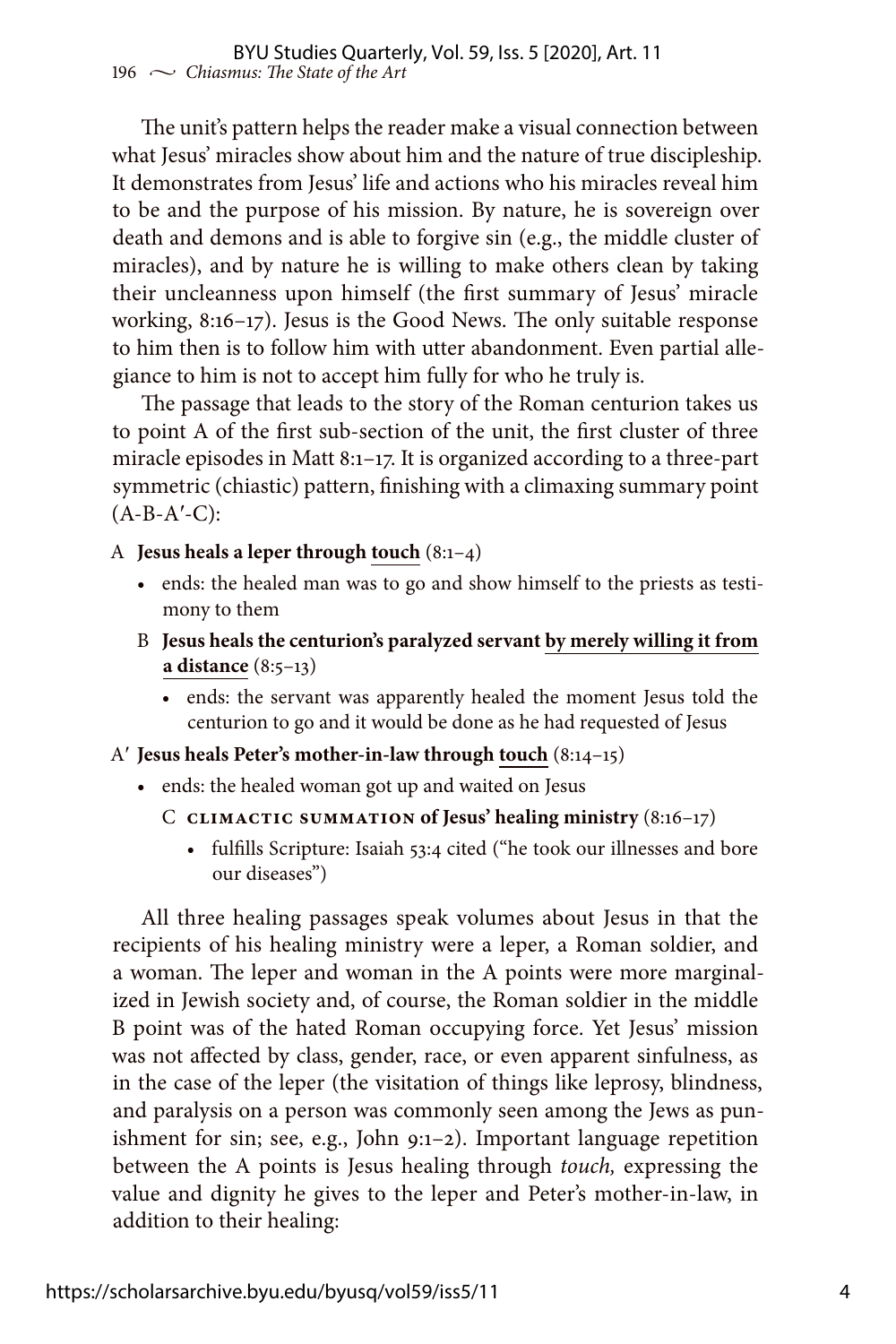Jesus touched (ἥψατο, *hēpsato*) the leper (8:3) Jesus touched (ἥψατο, *hēpsato*) the hand of Peter's mother-in-law (8:15)

Our passage is the featured middle healing story. What separates it from the other two episodes is that Jesus never goes to the centurion's house, which would have allowed him to touch the servant in healing him. It is what happens in this exchange between the centurion and Jesus that distinguishes this healing story from the other two and which probably factored into its being given this center position status.

## **Analysis of Story**

In light of this contextual study, the story of Jesus' healing of the Roman centurion's servant in Matthew 8:5–13 has an important position at the head of this unit (8:1–11:1). It forms the featured miracle episode of the opening cluster of miracles, which begins the unit (8:1–17). This means that a featured element within this story may be intended to stand over the entire unit, including all of the discipleship material. In exploring this possibility, we will examine the story's literary arrangement. We will analyze its paired points, noting key relationships of meaning between the matching points, and in the process, possibly see how literary patterning can add a memorable instructional design to a chronological account, without forfeiting enjoyment of the story<sup>12</sup> or necessarily compromising its historical integrity. It enables the reader to see the truth of Jesus in his personal interaction with others. We will close this section with a brief assessment of how this analysis links up with Dorsey's three ways that literary structure conveys meaning.

The episode is arranged according to a six-part symmetry (chiasm)  $(A-B-C-C'-B'-A')$ .

- A **the centurion's servant is paralyzed and suffering terribly at home** (8:5–6)
	- B **Jesus says to the Roman centurion: "I will go and heal him"** (8:7)
		- focus: Jesus will go to the centurion's house and heal the servant there
		- C **CENTER: the centurion displays great faith in Jesus, believing he can heal from afar just by commanding it to happen** (8:8–9)
			- the centurion's display of faith: "only say the word and my servant will be healed"
			- the centurion's understanding: Jesus can heal from a distance
		- C′ **CENTER: Jesus exclaims that he has not seen such great faith in Israel and issues a kingdom pronouncement on such faith** (8:10–12)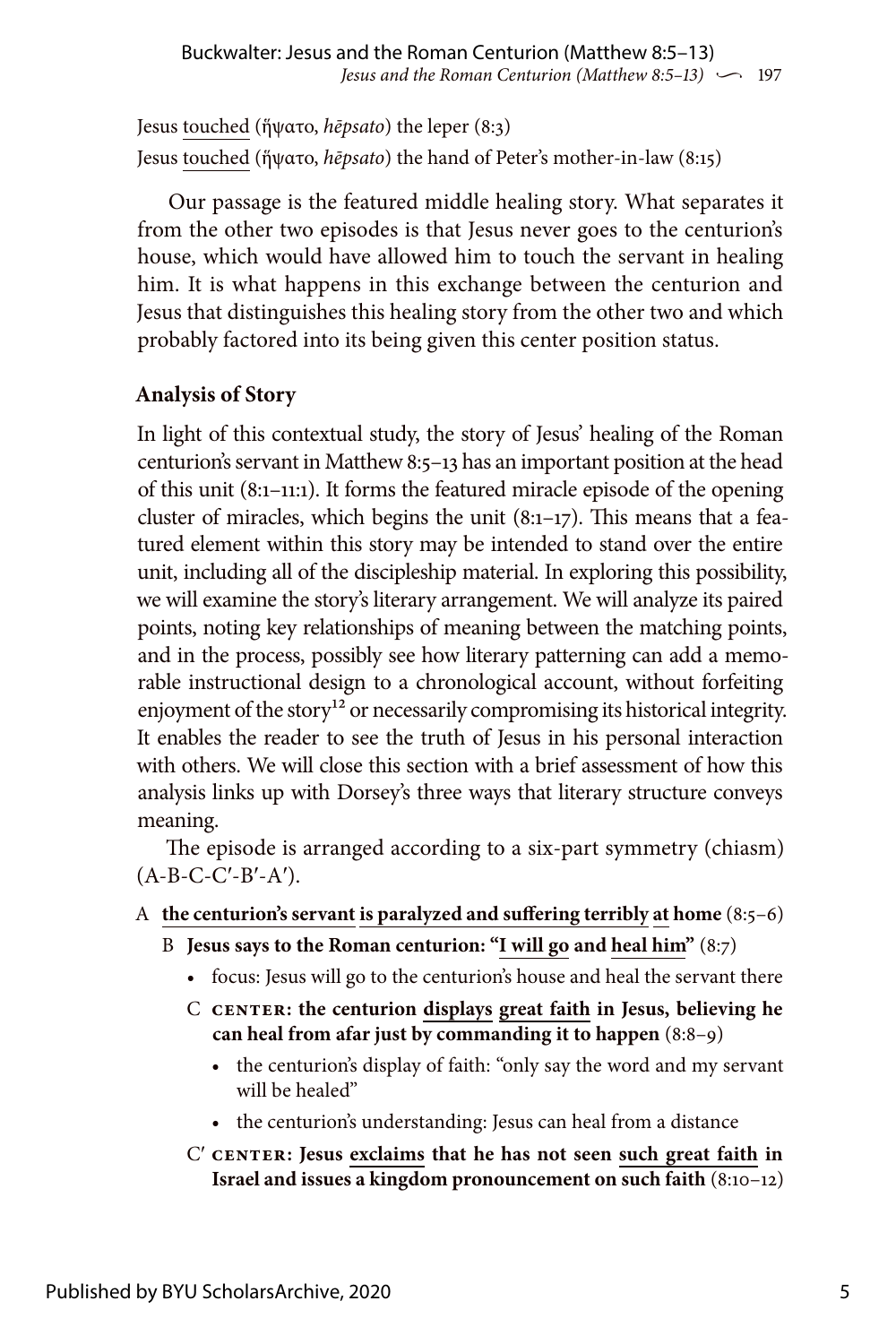### BYU Studies Quarterly, Vol. 59, Iss. 5 [2020], Art. 11

198  $\sim$  *Chiasmus: The State of the Art* 

- Jesus remarks on this expression of faith: "truly I say to you, I have not found such great faith with anyone in Israel"
- Jesus' pronouncement: such faith will be the only grounds by which Jews and Gentiles alike will sit at the feast with Abraham, Isaac, and Jacob
- B′ **Jesus says to the Roman centurion: "you go and it will be done just as you believed it would"** (8:13a)
	- focus: Jesus will stay where he is and heal the centurion's servant from afar

#### A′ **the centurion's servant was healed at that hour** (8:13b)

**The paired A points (8:5–6, 13b).** The paired A points act as an *inclusio,* beginning and ending the pattern with a description of the current status of the servant's health, with the second A point as the actual record of the miracle.

point  $A' =$  When Jesus had entered Capernaum, a centurion came up to him, pleading with him, saying, "Lord, **my servant** is lying *at* (ἐν, *en*) *home* paralyzed, suffering terribly."

#### point A′ = **His servant** was healed *at* (ἐν, *en*) *that hour* [or *moment*].

The italicized prepositional phrase, beginning with ἐν in each instance, draws attention to the present circumstance of the servant the first being his location (in that he was not with the centurion), the second being the time (at the time of Jesus' exchange with the centurion). But the key paired meaning here is the *contrast* between the underlined material. *Contrasting meaning is where one or more things between the matching points is slightly to highly different, contrary, or opposite to the other.* Initially, the servant is suffering terribly; ultimately, he is healed. The servant goes from excruciating and incapacitating physical suffering (point A) to complete and instant physical healing, thus highlighting the miracle (point A′). In a sense, the pattern's foundation is the A points in the miracle work of Jesus. He is the one solely responsible for the servant's healing. He did the miracle.

The paired B points (8:7, 13a). In the B points the action of *going* in connection to Jesus' healing of the servant plays a strategic role.<sup>13</sup>

point B = *Jesus said to him*, "I will go (ἐλθών, *elthōn*) and heal him."

point B′ = *Jesus said to the centurion*, "[You] Go (ὕπαγε, *hypage*)! As you have believed, let it be done to you."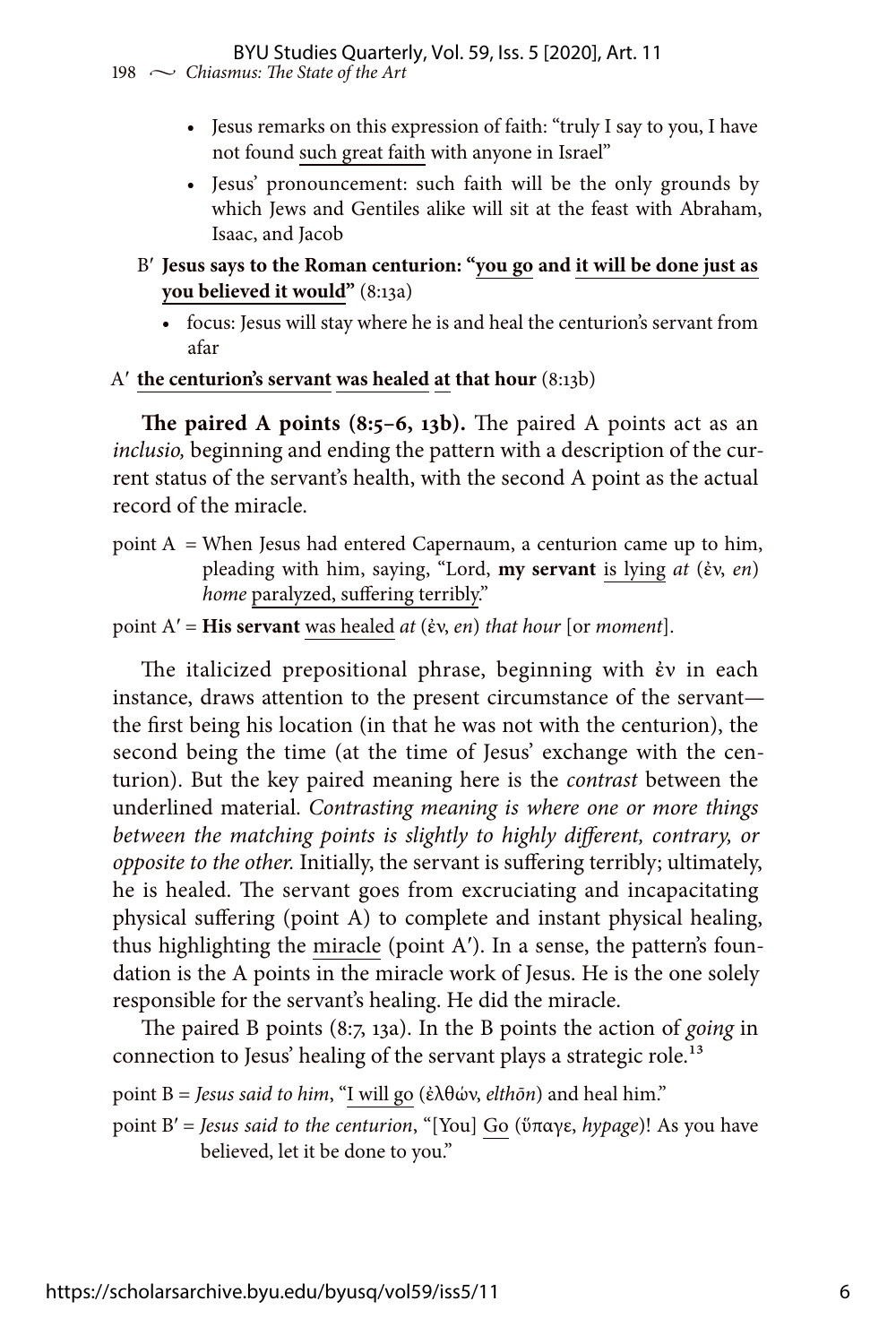What is immediately evident with the italicized narrative introduction to the direct address is that Jesus is the speaker in both points. This is important. What happens is not only by his permission but by his will. He authorizes it. Secondly, while it is clear that Jesus is going to heal the servant (point B), it would appear that he is most pleased to be able to alter how he is going to go about doing it in order to honor the centurion's great display of faith in him (point B′).

Three paired meanings are significant between the B points. First again is the *contrast* as seen in the underlined words. Jesus initially prepares to go himself. The verb ἔρχομαι (*erchomai*, "to go/come") is used, which is the verb generally used of Jesus in his public ministry travels with the disciples and often crowds of people, as would likely be the case here in proceeding to the centurion's home. However, in changing his plan and staying where he is, Jesus tells the centurion to go. In this instance, he uses the verb ὑπάγω (*hypagō*), which generally means "to go away" but can carry the sense of going away "particularly under cover, out of sight, with stealth."14 This choice of wording seems plain enough here. Jesus does not wish on the centurion all the fanfare that could potentially accompany this change of plan; he wants for him to be able to go home without the public knowing what was at stake and in the luxury of the peace and quiet of his own home to enjoy and celebrate his servant's healing.

The second significant paired meaning is a *parallel*. *Paralleling occurs where something in the matching point loosely or tightly matches or agrees with something in the opening point.* Jesus is the healer in point B ("I will heal him") and again in point B' ("as you have believed, let it be done to you"). This factor has not changed but remains constant between the two points.

The third significant paired meaning is *progression*. *Progression occurs where the matching point shows a logical progression or development of thought or behavior from the opening point.* Jesus was planning to perform the miracle at the centurion's house (point B), but as the story progresses Jesus now has a change of plans and will do the miracle at a distance from the Roman soldier's house in order to honor the centurion's faith in him (point B′). Jesus is still going to do the miracle, but it will now take place according to the centurion's request. Why the change? This brings us to the central part of the story.

**The paired C points (8:8–9, 10–12).** Both of these points are long and consist entirely of direct address. In the first instance, it is by the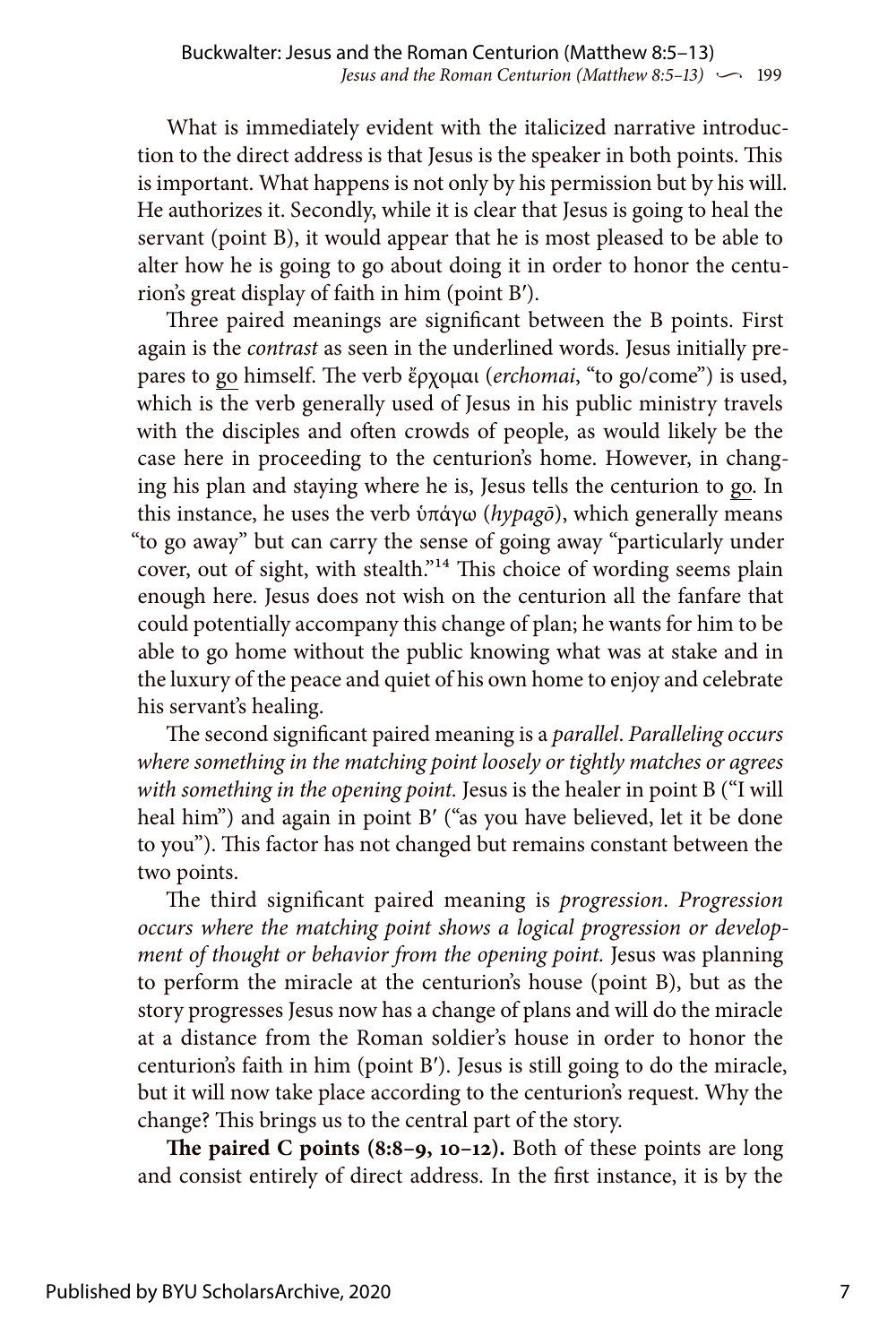centurion to Jesus; in the second instance, it is by Jesus to the crowds about the centurion.

- point  $C =$  Speaking up, the centurion said, "Lord, I am not worthy to have you enter under my roof, **but only say the word and my servant will be healed**, *for I am also a man under authority, having soldiers under me—and I say to this one, 'Go,' and he goes; and to another, 'Come,' and he comes; and to my servant, 'Do this,' and he does it."* (8:8–9)
- point C′ = Now when Jesus had heard this, he marveled and said to those following him, "Truly I say to you, **I have not found such great faith with anyone in Israel**. I say to you, *many will come from the east and west and be made to recline with Abraham, Isaac, and Jacob in the kingdom of heaven. But the sons of the kingdom will be thrown out in the outermost darkness; in that place there will be weeping and gnashing of teeth*." (8:10–12)

These points show nice literary balance with their content. Each begins with mention of the centurion's faith: first by the centurion himself (8:8), then by Jesus (8:10). The remainder of each point expands the faith theme: the centurion explains why he is convinced that Jesus can heal by simply issuing a command without being present (8:9); Jesus issues a pronouncement on faith ("truly I say to you," 8:11–12). The paired meaning here is a *continuity*. *Continuity in meaning is where the matching point continues or extends a particular idea, theme, or storyline of the opening point.* Jesus' words in point C′ not only reiterate the idea of faith but continue the conversation and extend it with teaching of his own. The centurion exhibits remarkable faith in Jesus by asking him simply to say the word where he is and the miracle will happen, understanding himself how voiced authority works (point C); Jesus then comments on this remarkable display of faith in him and uses it as modeling the grounds upon which people will sit with Abraham, Isaac, and Jacob in the kingdom of heaven (point C′).

Jesus decided not to go to the centurion's home because of the centurion's great faith in him (8:8–9), which he then greatly praised (8:10). "That faith was the more surprising since the centurion was a Gentile and lacked the heritage of OT revelation to help him understand Jesus. But this Gentile penetrated more deeply into the nature of Jesus' person and authority than any Jew of his time."<sup>15</sup> This leads to Jesus' pronouncement that people will sit with Abraham, Isaac, and Jacob at the messianic banquet at the end of the age only on the basis of the kind of faith exhibited by the centurion (8:11–12). This includes Jews (sons of the kingdom will be thrown out presumably for their lack of faith) and Gentiles (those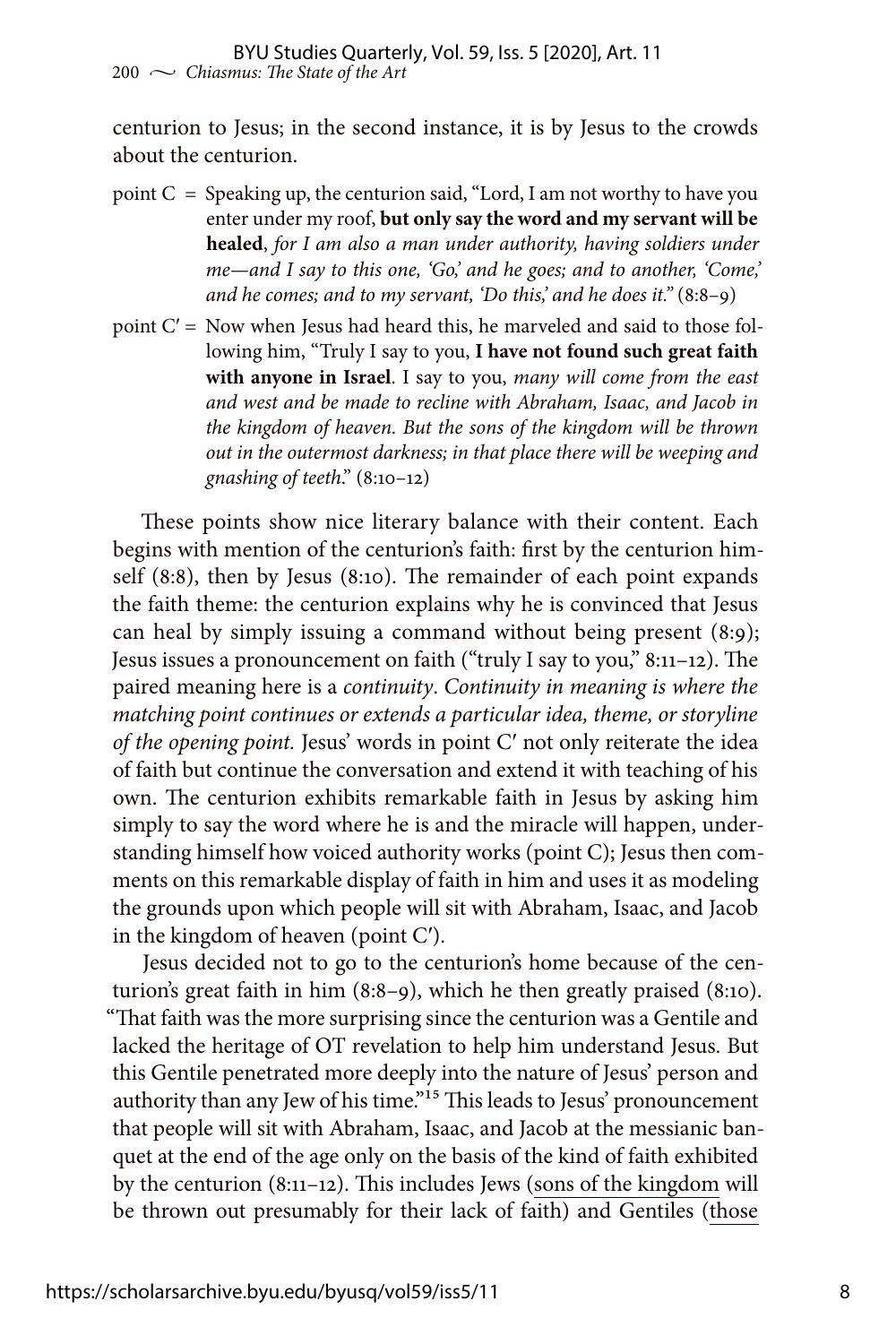from the east and the west will take their seats with the patriarchs presumably on the basis of their faith). The object of belief is Jesus.

The importance of understanding this episode as the featured point of the opening cluster of miracles for the unit through this analysis of its literary structure has hopefully now become more apparent. It supplies the definition of what faith is, the demand for it in Jesus, the indiscriminate nature of it for those who believe, and the priority of it for entrance into the kingdom of God. What enhances its placement still more is that the first occurrence of the noun πίστις (*pistis*, "faith") in Matthew's Gospel is Jesus' words about the centurion's great faith in 8:10: "Truly I say to you, I have not found such great faith (πίστιν, *pistin*) with anyone in Israel."16 The Roman centurion's behavior toward Jesus is *the defining act of faith* for the unit and the Gospel. He exhibits humility in recognizing that Jesus is vastly more important than he is and acts on it by asking Jesus simply to say the word where he is, believing that nothing more is needed for Jesus to heal his servant. *This is true faith in Jesus, pure and simple*. For a unit on discipleship that demands the right response to what Jesus displays about himself through his miracles, there is no greater opening impact point.

The analysis of how the literary structure of this NT text conveys meaning has demonstrated that a composition's overall structure, structure repetition, and positions of prominence $17$  are integral ingredients sown into the actual fabric of the episode itself, creating a beautiful tapestry of meaning in the recounted episode, visible in its carefully crafted framework, texture, and coloring in the text's arrangement, language, and paired meanings.

## **Sampling of Apostolic Pedagogy**

It is easy to forget that as we read and study the Bible, we are doing crosscultural studies. The Bible has appeared in the chapter and verse format that we are familiar with for many years, having "packaged" indented paragraphs and numbered chapters as we know them. This was not the way it looked when it was written. The same words and sentences were there, but their packaging may have instead been deliberately embedded with literary patterns that were intended to enrich the text as salt does to a good steak.

First-century culture was primarily an oral culture. While illiteracy rates were sometimes high, there were still many people who could read and write. However, it was simply too prohibitive to own a book. Books were relatively rare and expensive to publish. Few could afford to own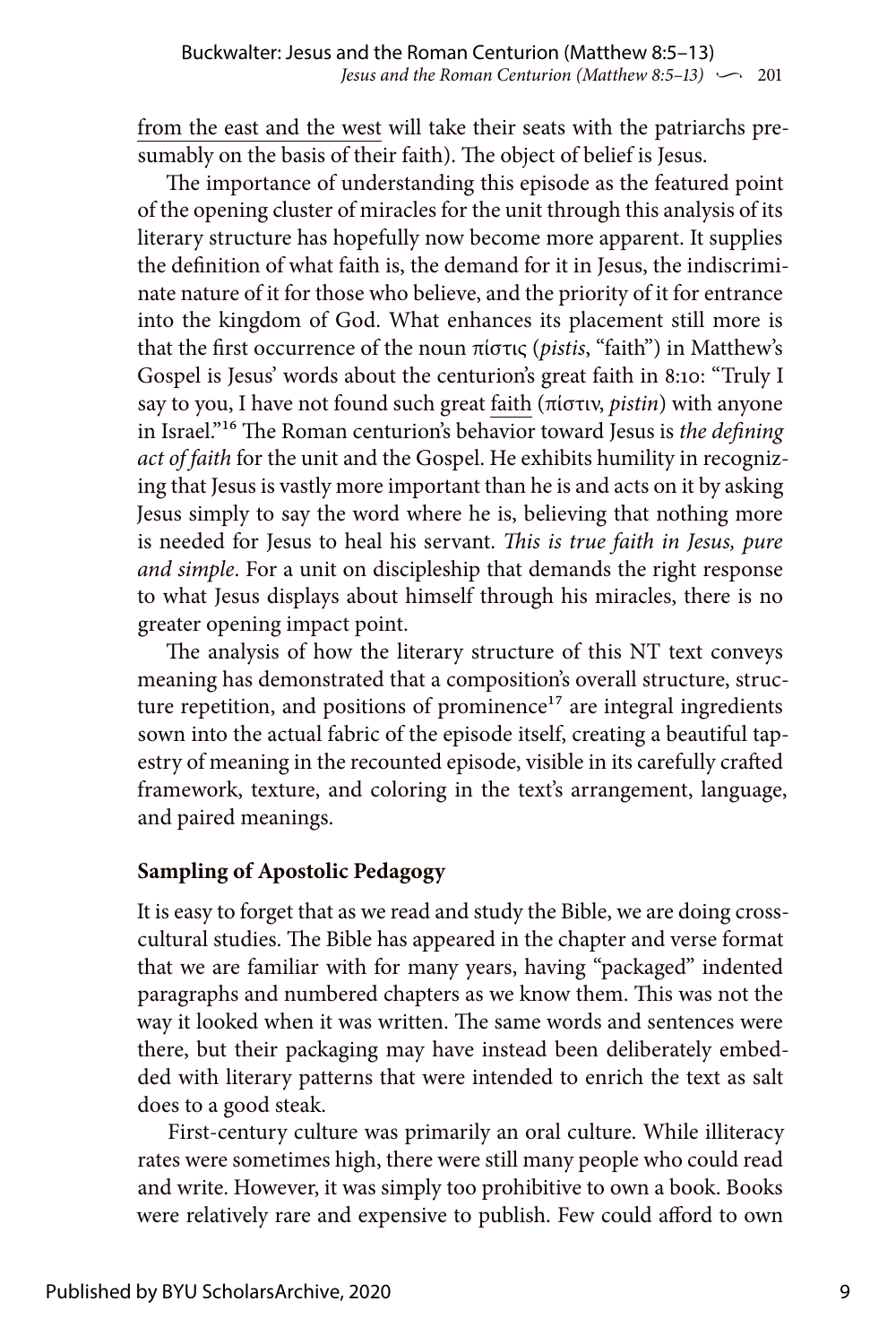one. On the other hand, people were generally seasoned in the ability to memorize, since this is how most learning was done. An important point of structured text in the OT was to facilitate the ease of memorization and the learning of the lessons embedded in it.

In following the lead of the OT, it seems that apostolic teaching was passed on orally and, in time, in written form (as preserved for us in the NT) in these self-contained capsules of structured text. It is most humbling and yet exciting to consider that each of the points of the overall unit of Matt 8:1–11:1 has its own literary pattern and that each of the miracle episodes of the three clusters do as well. All of this was designed to contribute to the meaning of the unit. Just because we may not be able to fathom the literary presence of structured NT text should not be the basis for dismissing it. This runs the risk of cultural blindness and provincialism. Rather, the basis should stay with what examination of the structured NT text suggests, as with our sampling with the Roman centurion episode.

With this in mind, this study may contribute in five ways to understanding apostolic pedagogy in relation to structured text. First, structured texts were seemingly designed to be very accessible and understandable to the "lay person"; they were meant to be "reader friendly," not obscure and hard to follow, although, to be sure, they required some initial instruction and mentoring.

Second, a text's internal structure was to facilitate and safeguard accurate memorization. The patterned layout made it easier to memorize the words versus having to memorize a shapeless paragraph-long string of words. The layout, likewise, provided a grid of sorts to help with accurate recall and to protect losing parts of the text.

Third, a text's internal structure appears simultaneously to have provided built-in apostolic instruction on the text itself. The lessons were embedded in the text, as we saw with the Roman centurion episode. This was most efficient and practical.

Fourth, memorization of a collection of such pieces of structured texts would have allowed the apostles to leave careful and precise Gospel teaching and Christian instruction with converts and fellow Christians, even though the apostles and early missionaries would have moved on to another place to preach. This was especially helpful in the early churches where there was no existing written material. Such structured text provided a measure of safety as well in times of persecution. With the lessons embedded in the memorized texts, they could not be burned or confiscated.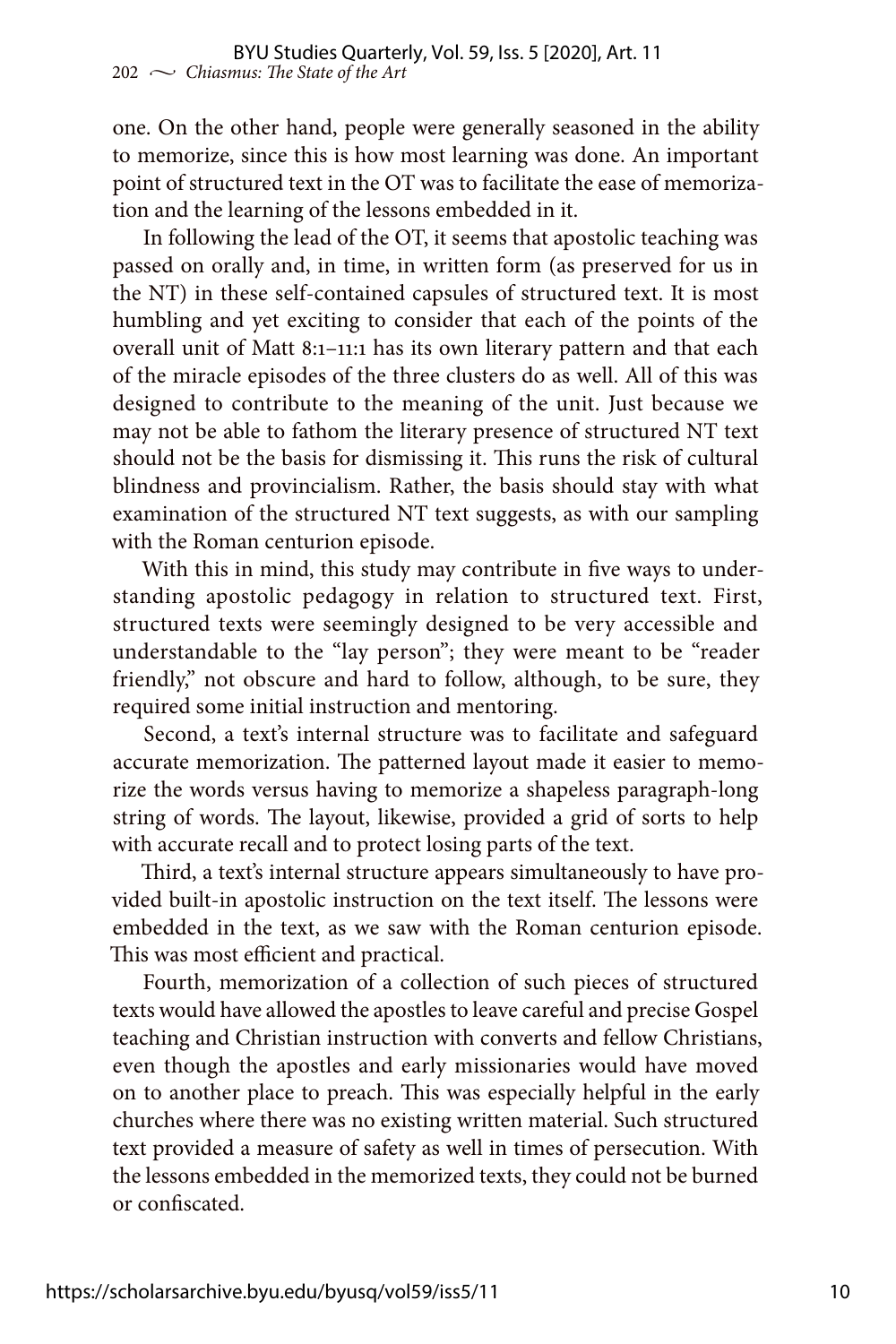Fifth, rather than just putting the lessons in writing, there was an added benefit of memorizing a structured text. Memorization would have encouraged the apostolic teaching to be embedded in the heart of the individual, readily available to be applied to life. Something memorized is not quickly forgotten. This technique would have facilitated elders teaching in the church and parents teaching their children. Memorization would have profited the mutual edification of fellow Christians or one's personal walk with God and Jesus Christ.

We have put the sleeve to the window and given it a good rub. What we have seen is not new but quite old. It has a solid connection to the mechanics of OT structured text. What is dynamic is what it may mean for enriching our understanding of the New Testament.

#### *Notes*

1. Children's nursery rhymes and stories frequently display similar carefully arranged sequences. E.g., if the houses of The Three Little Pigs story were illustrated with colored blocks—the house of straw as yellow, the house of sticks as brown, and the house of bricks as red—the story would appear as two repeating rows of this sequence of colored blocks (creating a six-part parallel pattern, with the final blocks of each row being the most important ones):

yellow block (house of straw, in building it)

brown block (house of sticks, in building it)

 red block (house of bricks, in building it, which the pig took a long time to build)

yellow block (house of straw, in visit by the wolf)

brown block (house of sticks, in visit by the wolf)

 red block (house of bricks, in visit by the wolf, which withstood the adversity)

In another example, if Hickory, Dickory, Dock were laid out in colored blocks—the refrain as blue, the mouse running as green, the clock striking as orange—the story would appear as two rows of blocks, sharing a block at the end of the first row and the

H. Douglas Buckwalter is professor of New Testament at Evangelical Seminary in Myerstown, Pennsylvania. Before starting his career at Evangelical Seminary, he worked as a freelance editor of various theological and biblical reference works with Baker Book House and Zondervan Publishing House. Included among his numerous publications are *The Character and Purpose of Luke's Christology* (Society for New Testament Studies Monograph Series, Cambridge University Press) and the chiasmus-specific articles, "The Hike of Hikes—Luke's Travel Narrative (Luke 9:51–19:27)" (*Evangelical Journal*); "'God Had How Many Sons?' Matthew's Use of Hosea 11:1 ('Out of Egypt I Called My Son')" (*Evangelical Journal*).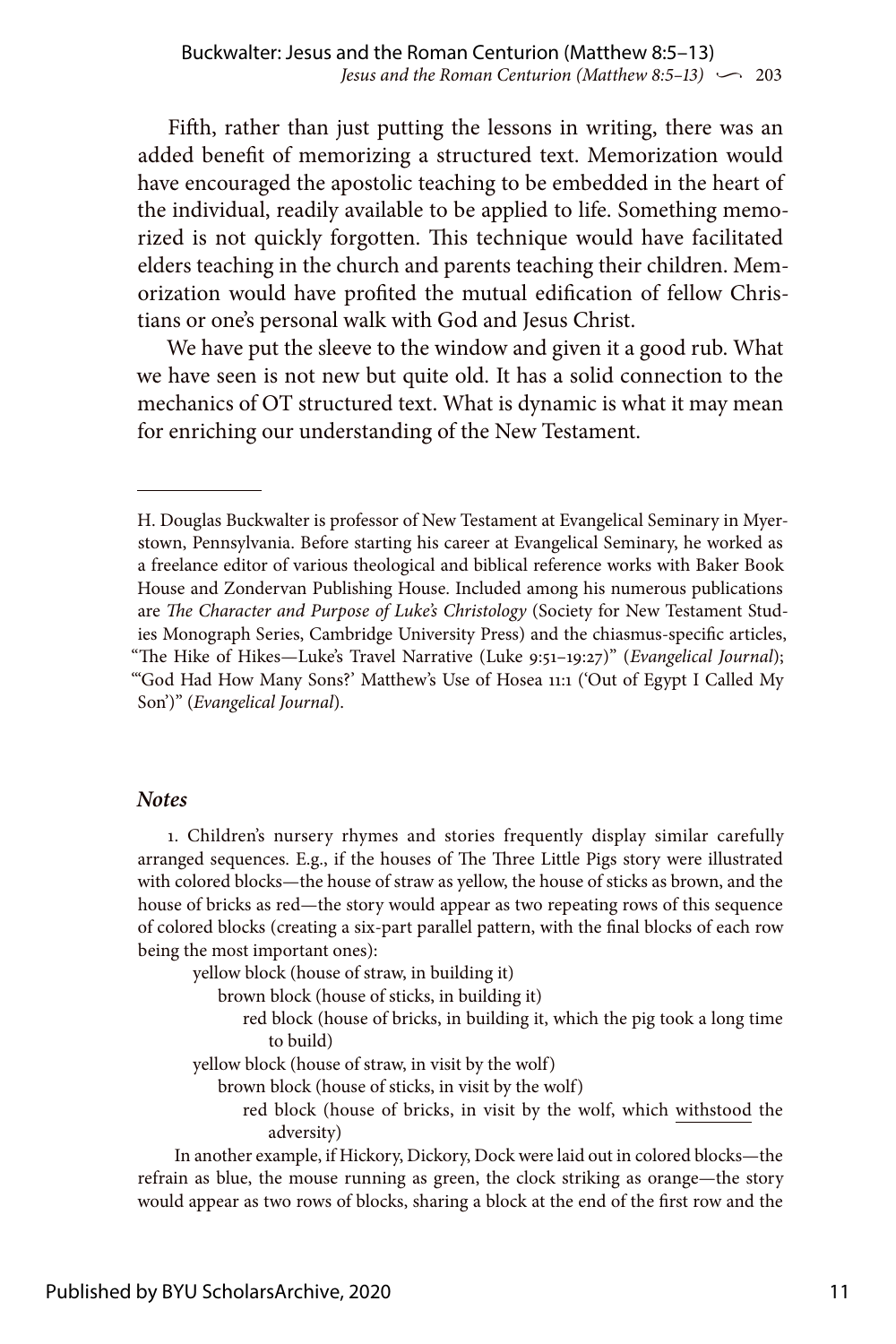start of the second one, with the second row then following the color sequence of blocks of the first row in reverse order (creating a five-part symmetry/chiasm, with the middle block, in this instance, as the "turning" point):

blue block (Hickory, Dickory, Dock)

green block (the mouse ran up the clock)

orange block (the clock struck one, presumably scaring the mouse)

green block (the mouse ran down)

blue block (Hickory, Dickory, Dock)

2. David A. Dorsey, *The Literary Structure of the Old Testament: A Commentary on Genesis-Malachi* (Grand Rapids, MI: Baker, 1999); see pp. 36, 38, for his linkage of patterning to nursery rhymes ("Three Little Pigs").

3. Dorsey presents this in his Introduction, *Literary Structure,* 26–27, but then routinely illustrates it throughout his structural commentary on the literary arrangements of the OT books.

4. For his use of the term "surface structure," see Dorsey, *Literary Structure,* 15.

5. His introduction, *Literary Structure,* 15–44, consists of five helpful chapters that explore the history, procedure and methodology, and value of structure study.

6. An expression used by John Beekman, John Callow, and Michael Kopesec, *The Semantic Structure of Written Communication* (Dallas: Summer Institute of Linguistics, 1981), 14–15, in their language work with indigenous oral cultures (as cited in Dorsey, *Literary Structure,* 16–17).

7. Dorsey, *Literary Structure,* 36.

8. Dave Dorsey was my esteemed Old Testament colleague.

9. Translations of this passage are my own from the UBS, 5th ed.

10. In working with the alternating narrative-discourse organizing principle for Matthew's Gospel, some scholars consider 8:1–11:1 a literary unit subdivided between Jesus' actions in chs. 8–9 and his speech in ch. 10. D. A. Carson, *Matthew 1–12* (EBC; Grand Rapids, MI: Zondervan, 1995), 53, and David L. Turner, *Matthew* (BECNT; Grand Rapids, MI: Baker, 2008), vii, 10, subdivide the unit into two sections: 8:1–10:4; 10:5–11:1; Grant R. Osborne, *Matthew* (ZECNT 1; Grand Rapids, MI: Zondervan, 2010), 42–43, and Charles H. Talbert, *Matthew* (PCNT; Grand Rapids, MI: Baker, 2010), vii (who begins the unit at 8:2), slightly adjust the break to a few verses earlier: 8:1–9:34; 9:35–11:1. F. C. Fenton, "Inclusio and Chiasmus in 'Matthew,'" *SE* 1 [TU 73] (1959): 174–79; C. H. Lohr, "Oral Techniques in the Gospel of Matthew," *CBQ* 23 (1961): 403–35, esp. 427–34, make a clean break between chs. 8–9 and 10 as two individual points in their proposed thirteen-part chiasm for Matthew's overall pattern, alternating between narrative and sermon with ch. 13 as the unmatched middle point. All of this comes in their attempt to account for the significance of the five speeches of Jesus in Matthew, as does Peter F. Ellis, *Matthew: His Mind and His Message* (Collegeville, MN: Liturgical, 1985), 12, in his nearly identical eleven-part chiasm. H. J. Bernard Combrink, "The Structure of the Gospel of Matthew as Narrative," *TynBul* 34 (1983): 71, follows a similar division to that of Osborne and Talbert (except he ends the first point at 9:35 and begins the second at 9:36) but as overall points (C and D) of his proposed eleven-part chiasm of Matthew.

11. Scholars have commonly recognized the three clusters or "triads" of miracle episodes, to use the language of W. D. Davies and Dale C. Allison Jr., *A Critical and Exegetical Commentary on the Gospel according to Saint Matthew* (ICC; Edinburgh: T&T Clark, 1988, 1991), 1:67, 102; 2:3–4 in chs. 8–9. Moreover, Paul Gaechter, *Die literarische Kunst im Matthäus-Evangelium* (StBibS 7; Stuttgart: Katholisches Bibelwerk, 1966), ch. 2; and